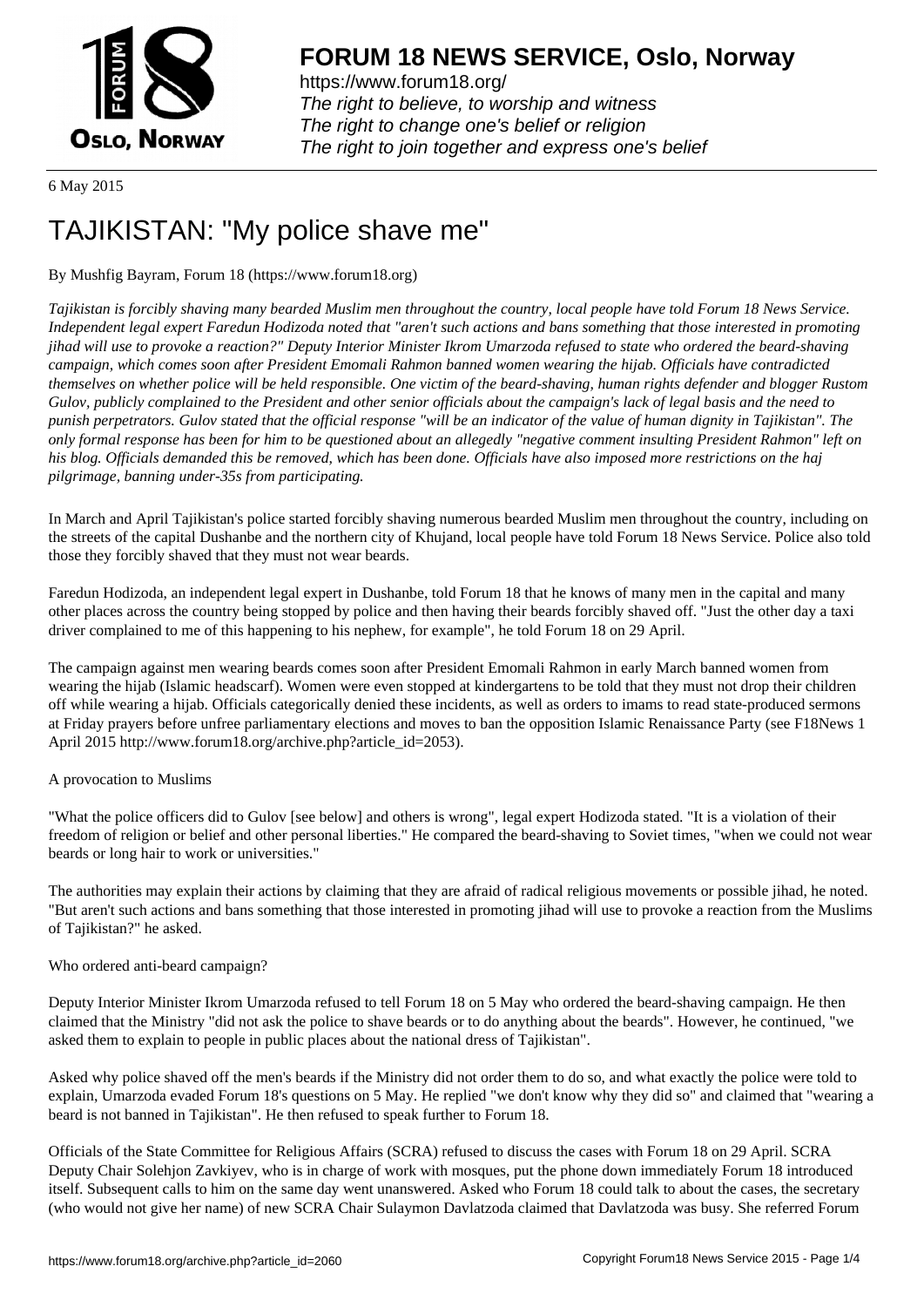Will police be disciplined?

day.

Deputy Interior Minister Umarzoda played down the beard-shaving campaign, claiming on 29 April that "it is only two or three men whose beards were shaved". He also told Forum 18 then that "we are investigating these cases at the moment, and we will punish those who are responsible".

On 27 April Umarzoda claimed to Radio Free Europe's (RFE/RL) Tajik Service that two police officers from Sugd Region were disciplined for the beard-shaving, but denied this statement to Forum 18 on 28 April. The Deputy Interior Minister claimed that "the journalists overtook the events. I told them that we are investigating at the moment and we will punish the responsible officers if we find any fault". Umarzoda refused to state what if any punishments might be imposed.

Emin Jalilov, Head of Khujand Police in the capital of Sugd Region, on 28 April refused to discuss the beard-shavings with Forum 18. "Why don't you talk to the Interior Ministry about this?" he replied when Forum 18 asked about the cases. When Forum 18 asked whether any disciplinary measures were taken against the police officers concerned, Jalilov responded that "No measures were taken against any officers". He then refused to talk more to Forum 18.

#### Forced beard-shavings

Rustom Gulov, a Muslim blogger and human rights defender, was stopped in Khujand's Panjshanbethe Market on 2 April by three plain clothes police officers. They asked him his name and why he was wearing a beard. The Deputy Head of the Khujand Criminal Investigation Department (CID) Siyovush Saidov, a lower-ranking CID officer Khusrav (whose last name is not known) and a third police officer who also refused to show any identity took Gulov by police car to Khujand Police Station, Gulov told Forum 18 on 28 April.

As he was taken to the police car, "I managed to give my phone and personal items to a friend, and asked him if he could contact my lawyer."

Police then "forced me to sit in a chair and shaved off my beard". Human rights defender Gulov estimated that possibly about 200 men had also been shaved, judging by the quantity of hair on the room's floor. He noted that many men have not publicly complained about the beard-shaving "for fear of the authorities".

Officers did not tell him why they forcibly shaved his beard, Gulov said. But on the way to the Police Station, officers asked him questions such as to which Islamic movement he belonged and what he thinks of dying as a Muslim martyr. "I wear a beard as part of the Islamic tradition, and I do not belong to any movement," Gulov explained to Forum 18. "My beard was not even a long one."

Gulov demanded that the police explain to him the legal grounds on which they stopped him and shaved his beard. "I told them that I will complain to higher authorities, that I will tell the media, and I will defend my rights. But they laughed at me and said very crude swear words to me." After the police finished shaving his beard off, Gulov refused to leave the building until his lawyer arrived and documented what happened. Police "went on laughing at me and insulting me, and told me that we will not let him in even if your lawyer comes."

Dilshod Jurayev, Gulov's lawyer, was not allowed into the Police Station, and had to wait outside.

Immediately after Gulov left the Police Station, he reported the incident to the Interior Ministry's Khujand Division which investigates citizens' complaints. The Khujand Division summoned Gulov on 10 April, eight days after the incident, and he wrote a statement about the incident. "The officials were polite to me this time", he told Forum 18. "However when I asked them what will be done to the officers, they said that they will only be reprimanded."

Saidov of Khujand CID, who detained Gulov, put the phone down on 28 April when Forum 18 asked why he and his colleagues detained Gulov and others and shaved off their beards. Subsequent calls to Saidov's phone on 28 April went unanswered.

"An indicator of the value of human dignity in Tajikistan"

Alluding to the Soviet-era slogan "My police protect me", Gulov wrote an open letter entitled "My police shave me" on 2 April in his blog blogiston.tj. It was addressed to President Rahmon, Prosecutor General Yusuf Rahmonov and Interior Minister Ramazon Rakhimzoda. Gulov recounted his experiences, noting that the police violated: "the Constitution, particularly Article 26 which guarantees freedom of religion; Article 18 of the International Covenant on Civil and Political Rights which also guarantees freedom thought, conscience and religion; .. Article 9 of the International Covenant which prohibits arbitrary arrest and detention; and Article 358, Part 1 of Tajikistan's Criminal Code which imposes responsibility for illegal detention."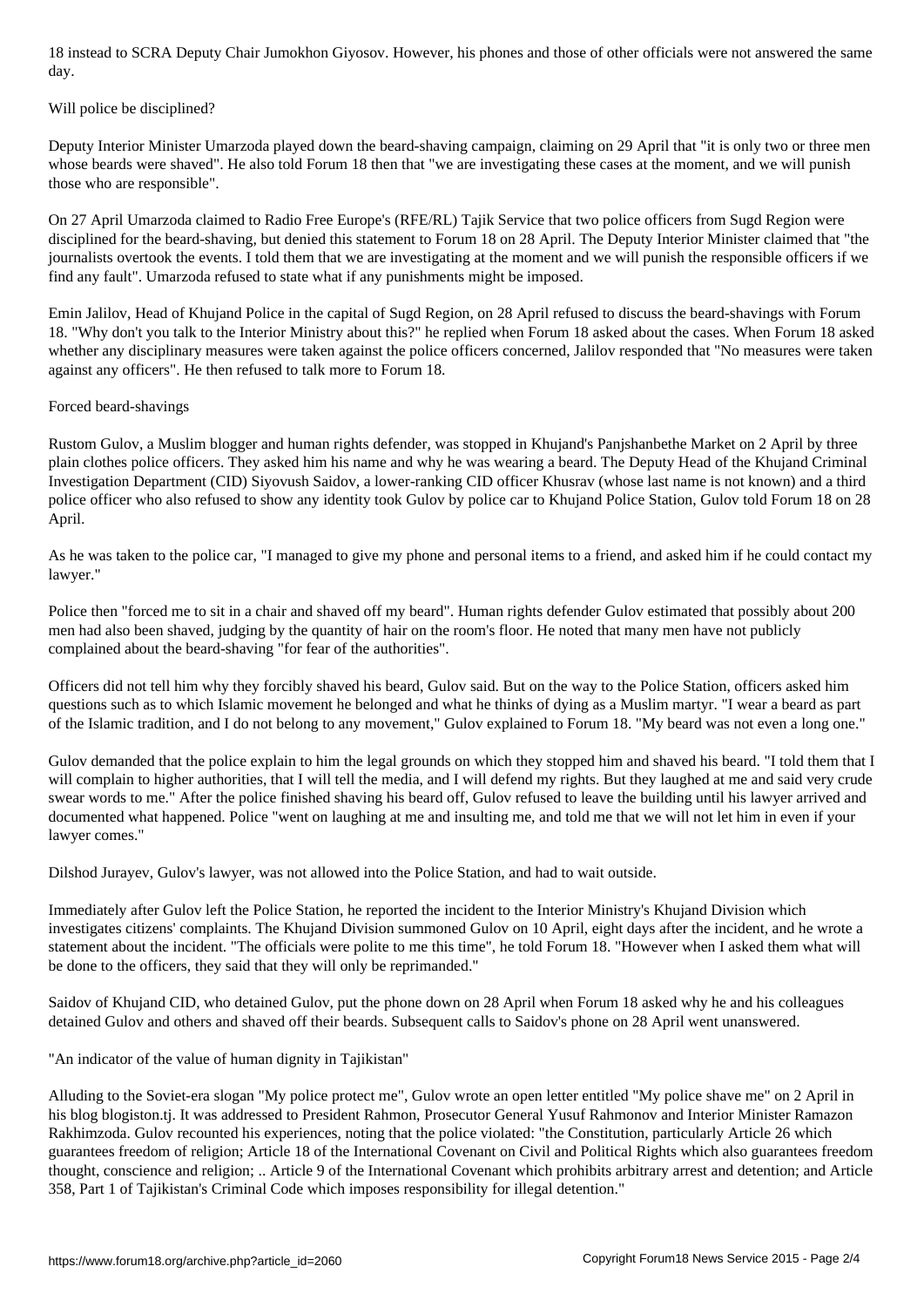value of human dignity in Tajikistan."

On 6 April, Dushanbe City CID invited Gulov to come to them for a "conversation". He asked if the talk could take place in Khujand as he lives in Khujand and is busy. Gulov said that "some time later Khujand CID officers summoned me".

The Khujand CID officers did not give their names at the meeting but told Gulov that there is a "negative comment insulting President Rahmon" on his blog. The officials told him that "because I did not report about the negative comment to the authorities, I could be considered as an accomplice in a crime". Gulov told them that he did not read all the comments on his blog and had not noticed that particular comment. He told the CID officers that "I will erase it immediately". The CID released Gulov after he wrote a statement about the comment.

On 30 April, four weeks after posting his open letter on his blog, Gulov had received no written response from any official.

Asked when the Ministry will give a written response to Gulov on his complaint, Deputy Interior Minister Umarzoda told Forum 18 that "I already met and spoke to him in person. I assured him that we will investigate his case, and punish the officers responsible." Gulov confirmed to Forum 18 that he met the Deputy Minister on 27 April in Dushanbe, at a three-day roundtable discussion on community policing supported by the Organisation for Security and Co-operation in Europe (OSCE). "The Deputy Minister asked me if the police officers or anyone from the police had apologised to me." Gulov told him "No".

The roundtable was also supported by the US State Department's Bureau for International Narcotics and Law Enforcement Affairs. The US Ambassador to Tajikistan, Susan Elliott, commented at the event that: "Building a strong relationship between police and the people they serve, and giving those people a voice in law enforcement matters creates a transparent environment which contributes to the goals of reform and can only benefit the country".

Haj ban for under-35s

On April 13, Tajikistan banned people under 35 from going on the haj pilgrimage to Mecca, RFE/RL reported on 14 April. It is unclear what impact the ban will have on current applicants to go on the haj, and the state via the SCRA and Council of Ulems controls who is allowed to go on the pilgrimage (see Forum 18's Tajikistan religious freedom survey http://www.forum18.org/archive.php?article\_id=1553).

The haj is an obligation at least once in their lifetime for Muslims who are not prevented from making the pilgrimage due to health or similar reasons. However, this did not stop the authorities from in 2009 imposing a ban on people younger than 16 and older than 80 could take part (see F18News 3 September 2010 http://www.forum18.org/archive.php?article\_id=1484).

Human rights defender Gulov told Forum 18 on 6 May that "there are many older people in the official queue. But not to allow any younger people to go on the haj is, by any human rights standards, violation and discrimination."

The SCRA claims that the under-35s ban was due to renovation works at Mecca being carried out by the Saudi authorities causing a 20 per cent reduction in the quota. Abdujalol Alizoda, who oversees the haj pilgrimage at the SCRA, did not answer his telephone on 6 May. An official at Saudi Arabia's Embassy in Dushanbe, who would not give his name, claimed to Forum 18 on 6 May that he would discuss this "in 20 minutes". But no phones at the Embassy have been answered since the 20 minutes have elapsed.

"Easy questions to answer" ?

Khayrullo Saidov, Secretary to Grand Mufti Saidmukarram Abdukodirzoda of the state-backed Council of Ulems, asked by Forum 18 when the ban will come into force and why the ban was imposed, replied on 6 May: "These are easy questions to answer, but you should call back after 2 pm when the Mufti will be back in the office."

Called back after 2 pm that day, Saidov claimed that "we are not competent to answer these questions". He then referred Forum 18 back to the SCRA.

SCRA officials (who refused to give their names) on 6 May refused to comment on the ban. One official who answered SCRA Chair Davlatzoda's phone, said the Chair is busy but Forum 18 "can talk to Deputy Chair Giyosov". Giyosov put the phone down as soon as Forum 18 introduced itself. Subsequent calls to him went unanswered. (END)

More coverage of freedom of thought, conscience and belief in Tajikistan is at http://www.forum18.org/Archive.php?query=&religion=all&country=31.

For more background see Forum 18's Tajikistan religious freedom survey at http://www.forum18.org/Archive.php?article\_id=1553.

A compilation of Organisation for Security and Co-operation in Europe (OSCE) freedom of religion or belief commitments can be